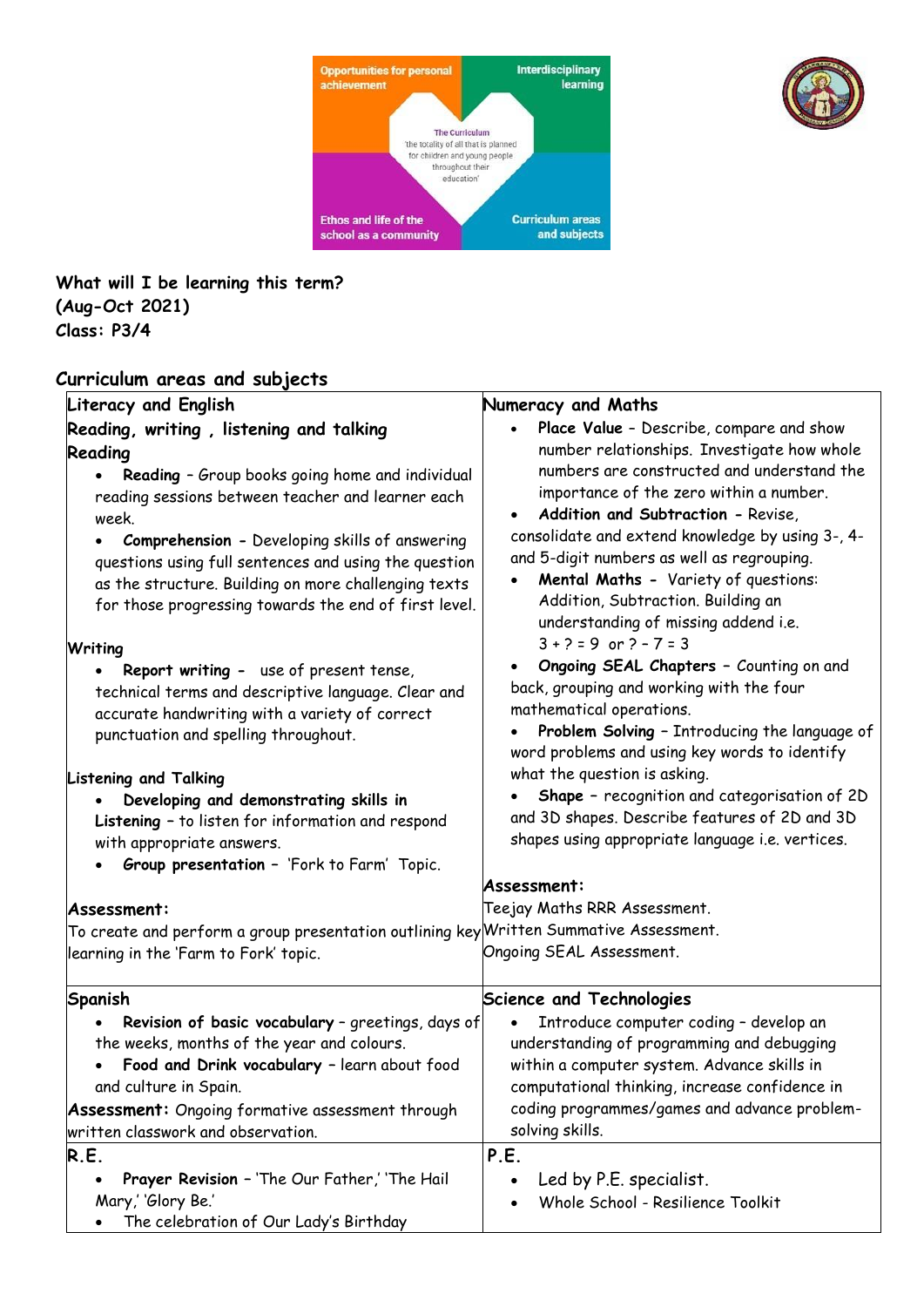| • Learn a new hymn to Mary<br>The celebration of International Day of Peace<br>$\bullet$<br>with a focus on the work of Saint Teresa of Calcutta.<br>Understand that we honour Mary in a special way<br>throughout October and recognise that when we<br>pray the rosary, we think of the lives of Mary<br>and Jesus.<br>• Reflect and illustrate the 5 Sorrowful Mysteries.<br>Our school have launched Pope Francis' Laudato<br>Si project. This links closely to Eco and RRS. | > Work on strategies we can use to build resilience<br>in challenging situations.<br>> Discuss who can help us if we are unsure or<br>upset/anxious about something.<br>Whole School focus on Zones of Regulation<br>Training<br>>Develop an understanding of emotional zones and<br>what different emotions feel like.<br>>Recognise the benefits of remaining or getting<br>back to the 'green zone' and the strategies which<br>we can use to get there. |
|----------------------------------------------------------------------------------------------------------------------------------------------------------------------------------------------------------------------------------------------------------------------------------------------------------------------------------------------------------------------------------------------------------------------------------------------------------------------------------|-------------------------------------------------------------------------------------------------------------------------------------------------------------------------------------------------------------------------------------------------------------------------------------------------------------------------------------------------------------------------------------------------------------------------------------------------------------|
| Assessment:                                                                                                                                                                                                                                                                                                                                                                                                                                                                      | Celebrating diversity and equality and                                                                                                                                                                                                                                                                                                                                                                                                                      |
| Class discussion and teacher observation.                                                                                                                                                                                                                                                                                                                                                                                                                                        | promoting inclusion through our mini Trolls<br>topic.                                                                                                                                                                                                                                                                                                                                                                                                       |

# **Interdisciplinary Learning**

# **Focus: Trolls – Celebration of Diversity and Equality**

- Develop an awareness and appreciate everyone's unique talents and skills.
- Enhance our understanding of the words diversity and equality and the importance of inclusion.
- Discuss ways in which our school and community is inclusive but also ways in which it could be more inclusive.
- Celebrate and recognise our differences through the expressive arts.

### **Assessment:**

Whole class music video to be shared in assembly.

### **Focus: Farm to Fork**

- Develop an understanding of different types of Scottish farms and the importance of their produce.
- Explore the changes in farming and technology over time and the positive and negative impact of these changes.
- Compare and contrast farming in Scotland to farming across the world focus on the impact of climate, landscape and technology used.
- Explore the concept of food journeys in greater detail and build a deeper awareness of the environmental impact of food production.
- Develop an increased awareness of food waste and food poverty in our country and discuss possible solutions to both issues.
- Design experiments to find out what plants need in order to grow and develop. Record and report findings clearly.

### **Assessment:**

To be able to create a group presentation about an aspect of learning in the 'Farm to Fork' topic.

# **Ethos and life of the school as a community**

- Whole School Resilience Toolkit
- > Work on strategies we can use to build resilience in challenging situations.
- > Discuss who can help us if we are unsure or upset/anxious about something.
- Whole School focus on Zones of Regulation Training

>Develop an understanding of emotional zones and what different emotions feel like.